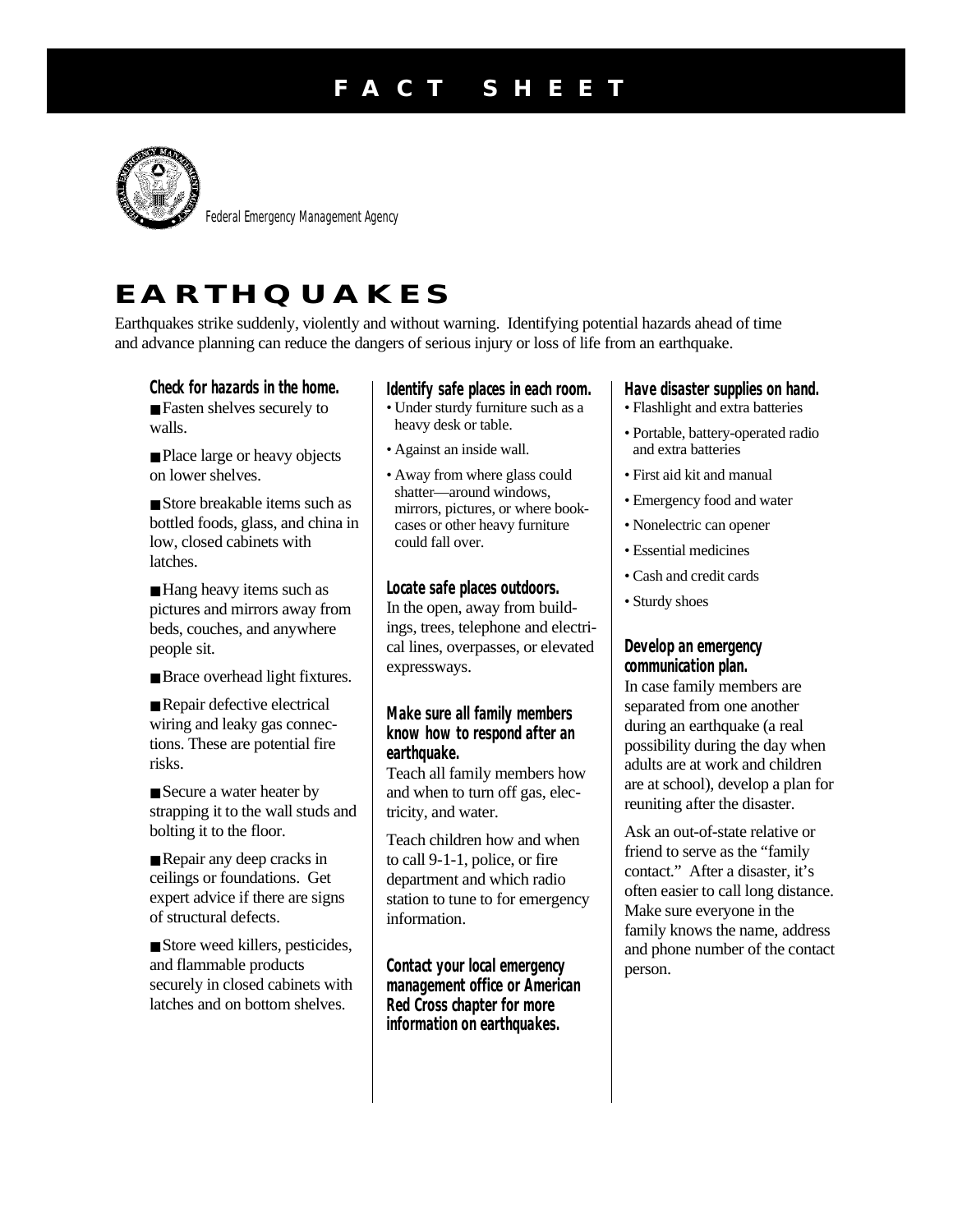## **If indoors:**

■ Take cover under a piece of heavy furniture or against an inside wall and hold on.

■ Stay inside.

■ The most dangerous thing to do during the shaking of an earthquake is to try to leave the building because objects can fall on you.

## **If outdoors:**

■ Move into the open, away from buildings, street lights, and utility wires.

■ Once in the open, stay there until the shaking stops.

**If in a moving vehicle:**

■ Stop quickly and stay in the vehicle.

■ Move to a clear area away from buildings, trees, overpasses, or utility wires.

■ Once the shaking has stopped, proceed with caution. Avoid bridges or ramps that might have been damaged by the quake.

## **Pets after an Earthquake**

The behavior of pets may change dramatically after an earthquake. Normally quiet and friendly cats and dogs may become aggressive or defensive. Watch animals closely. Leash dogs and place them in a fenced yard.

Pets may not be allowed into shelters for health and space reasons. Prepare an emergency pen for pets in the home that includes a 3-day supply of dry food and a large container of water.

**Be prepared for aftershocks.** Although smaller than the main shock, aftershocks cause additional damage and may bring weakened structures down. Aftershocks can occur in the first hours, days, weeks, or even months after the quake.

**Help injured or trapped persons.** Give first aid where appropriate. Do not move seriously injured persons unless they are in immediate danger of further injury. Call for help.

**Listen to a battery-operated radio or television for the latest emergency information.**

**Remember to help your neighbors who may require special assistance — infants, the elderly, and people with disabilities.**

**Stay out of damaged buildings. Return home only when authorities say it is safe.**

■ Use the telephone only for emergency calls.

■ Clean up spilled medicines, bleaches or gasoline or other flammable liquids immediately. Leave the area if you smell gas or fumes from other chemicals.

■ Open closet and cupboard doors cautiously.

■ Inspect the entire length of chimneys carefully for damage. Unnoticed damage could lead to a fire.

## **Inspecting Utilities in a Damaged Home**

**Check for gas leaks —** If you smell gas or hear a blowing or hissing noise, open a window and quickly leave the building. Turn off the gas at the outside main valve if you can and call the gas company from a neighbor's home. If you turn off the gas for any reason, it must be turned back on by a professional.

**Look for electrical system damage —** If you see sparks or broken or frayed wires, or if you smell hot insulation, turn off the electricity at the main fuse box or circuit breaker. If you have to step in water to get to the fuse box or circuit breaker, call an electrician first for advice.

**Check for sewage and water lines damage —** If you suspect sewage lines are damaged, avoid using the toilets and call a plumber. If water pipes are damaged, contact the water company and avoid using water from the tap. You can obtain safe water by melting ice cubes.

## **Mitigation**

Mitigation includes any activities that prevent an emergency, reduce the chance of an emergency happening, or lessen the damaging effects of unavoidable emergencies. Investing in preventive mitigation steps now such as repairing deep plaster cracks in ceilings and foundations, anchoring overhead lighting fixtures to the ceiling and following local seismic building standards, will help reduce the impact of earthquakes in the future. For more information on mitigation, contact your local emergency management office.

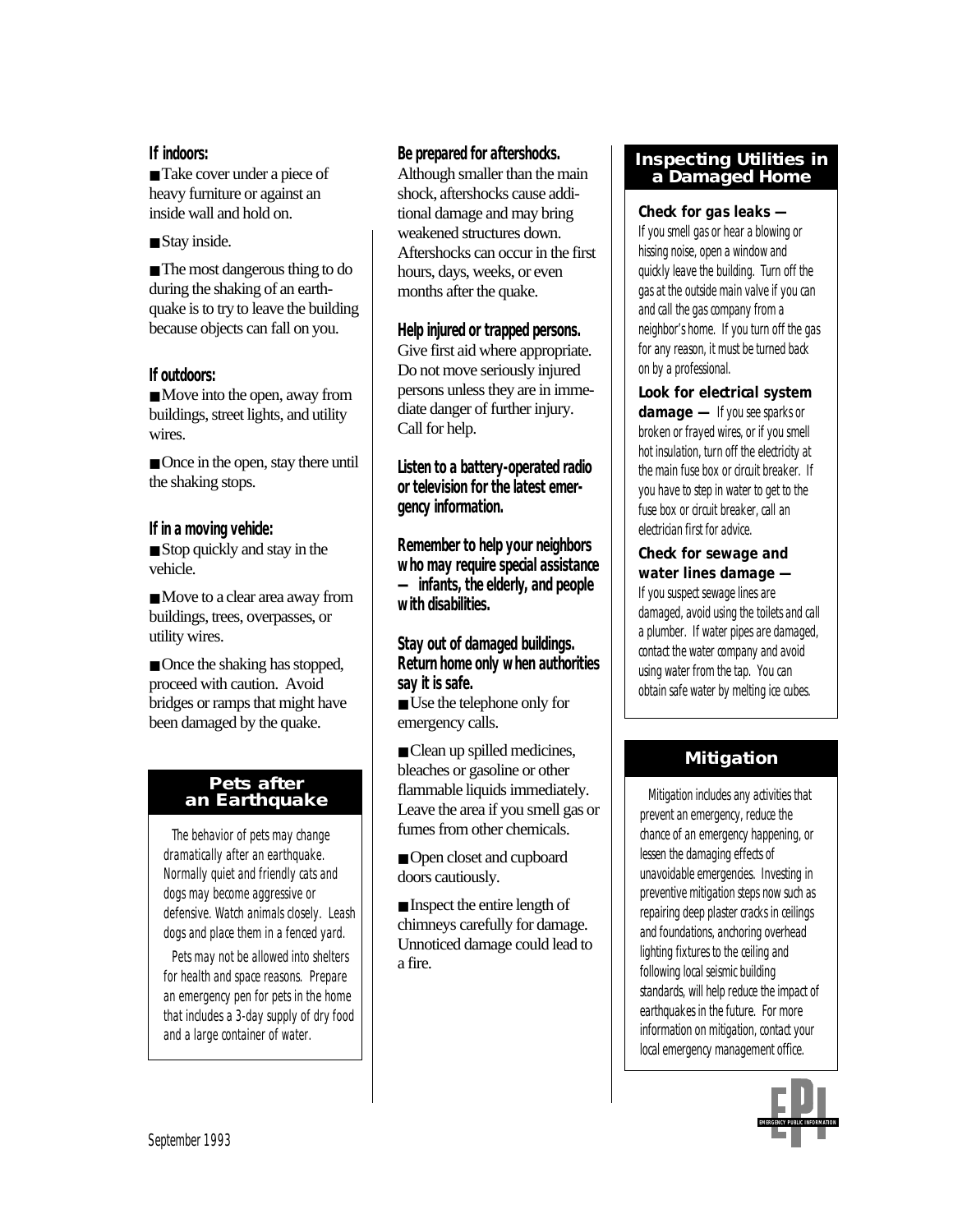# **E A R T H Q U A K E S**

**EMERGENCY INFORMATION** *An earthquake is a sudden, rapid*

**1.** The best protection during an earthquake is to get under heavy furniture such as a desk, table, or bench.

**2.** The greatest danger exists directly outside buildings, at exits, and alongside exterior walls. Many of the 120 fatalities from the 1933 Long Beach earthquake occurred when people ran outside of buildings only to be killed by falling debris from collapsing walls.

**3.** Ground movement during an earthquake is seldom the direct cause of death or injury. Most earthquake-related casualties result from collapsing walls, flying glass, and falling objects.



Earthquakes occur most frequently west of the Rocky Mountains, although historically the most violent earthquakes have occurred in the central United States. All 50 states and all U.S. territories are vulnerable to earthquakes. Forty-one states or territories are at moderate to high risk.

## **WHAT IS AN EARTHQUAKE?**

*shaking of the Earth caused by the breaking and shifting of rock beneath the Earth's surface. This shaking can cause buildings and bridges to collapse; disrupt gas, electric, and phone service; and sometimes trigger landslides, avalanches, flash floods, fires, and huge, destructive ocean waves (tsunamis). Buildings with foundations resting on unconsolidated landfill, old waterways, or other unstable soil are most at risk. Buildings or trailers and manufactured homes not tied to a reinforced foundation anchored to the ground are also at risk since they can be shaken off their mountings during an earthquake. Earthquakes can occur at any time of year.*